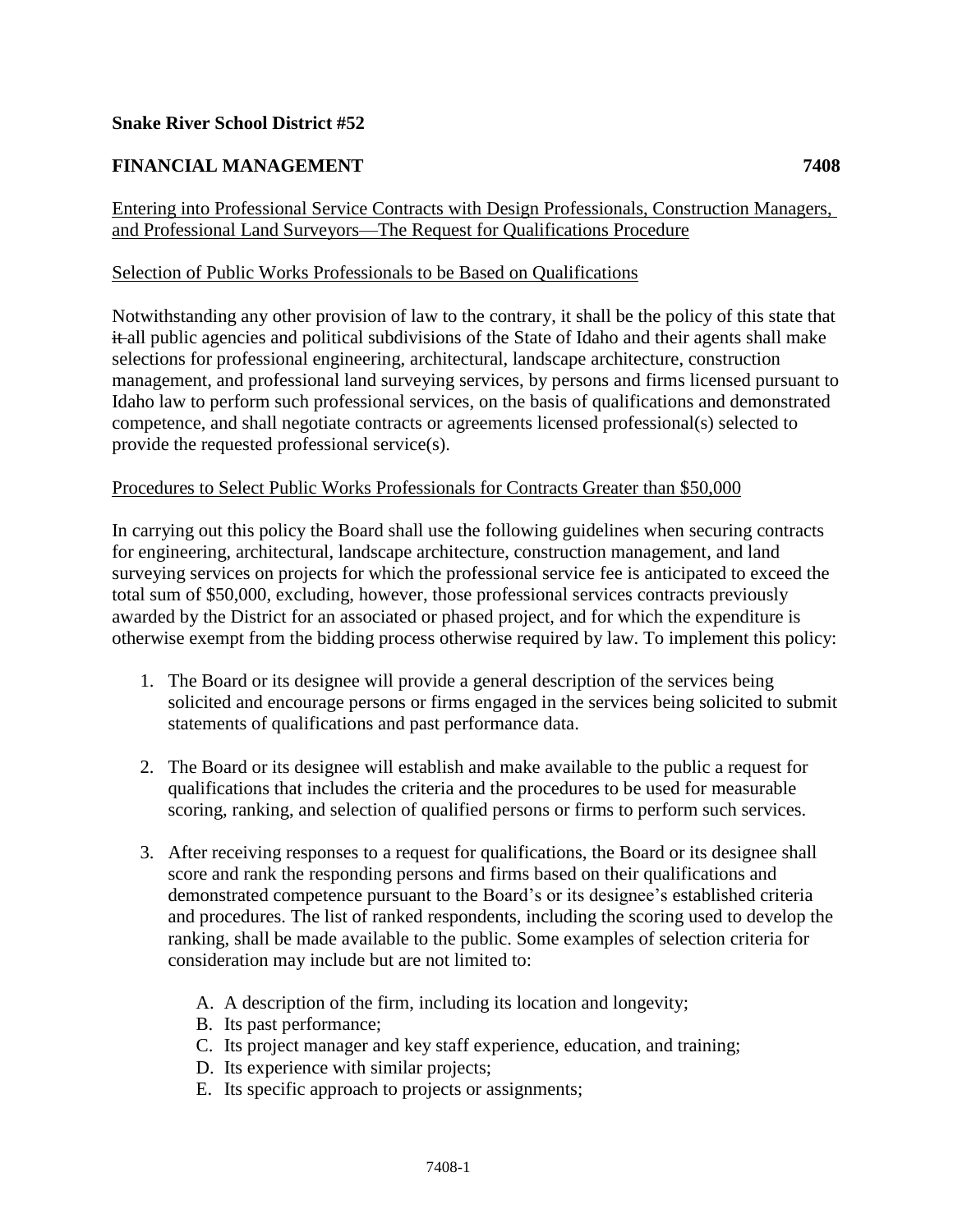- F. Its proposed schedule, if applicable; and
- G. Its quality control procedures.
- 4. The Board or its designee shall select for negotiation the persons or firms whom the public agency or political subdivision determines to be the highest-ranked/best qualified.
- 5. The Board or its designee shall next negotiate with the highest-ranked person or firm for a contract or an agreement to perform such services at a price determined by the District to be reasonable and fair to the public after considering the estimated value, the scope, the complexity, schedule, and the nature of the services required.
- 6. In the event the Board or its designee is unable to negotiate a satisfactory contract or agreement with the highest-ranked person or firm, it shall formally terminate negotiations and undertake negotiations with the next highest-ranked person or firm, following the procedure prescribed above.
- 7. In the event the Board or its designee is unable to negotiate a satisfactory contract or agreement with any of the selected persons or firms, it may recommence negotiations as described in the two items immediately above, until a contract or agreement is reached, or may, in its discretion, cancel the procurement.
- 8. **Published Request for Qualifications.** When the Board solicits proposals for qualifications for engineering, architectural, landscape architecture, construction management, or land surveying services, for which the professional service fee is anticipated to exceed the total sum of \$50,000, it shall publish public notice in the same manner as required for procurement of public works construction projects set forth at Procedure 7405P, which sets forth the procedures required by Section 67-2805(2) of Idaho Code.
- 9. **A List of Qualified Professionals.** In fulfilling the requirements of the items above, the Board may establish and select from a list of two or more persons or firms selected and preapproved for consideration by the public agency or political subdivision. When creating a preapproved list of qualified professionals, the Board or its designee shall first publish notice as set forth in the item immediately above. When selecting from such list, no notice shall be required;
- 10. And Any list established under this item will be valid for up to five years, unless canceled by the Board prior to the list's expiration where the Board has first determined in open session that cancellation of the list would be in the public's best interest.

# Procedures to Select Public Works Professionals for Contracts Less than \$50,000

When securing contracts for engineering, architectural, landscape architecture, construction management, or land surveying services on projects for which the professional service fee is anticipated to be less than the total sum of \$50,000, the Board may use the guidelines set forth in the above paragraphs, or may establish its own guidelines for selection based on demonstrated